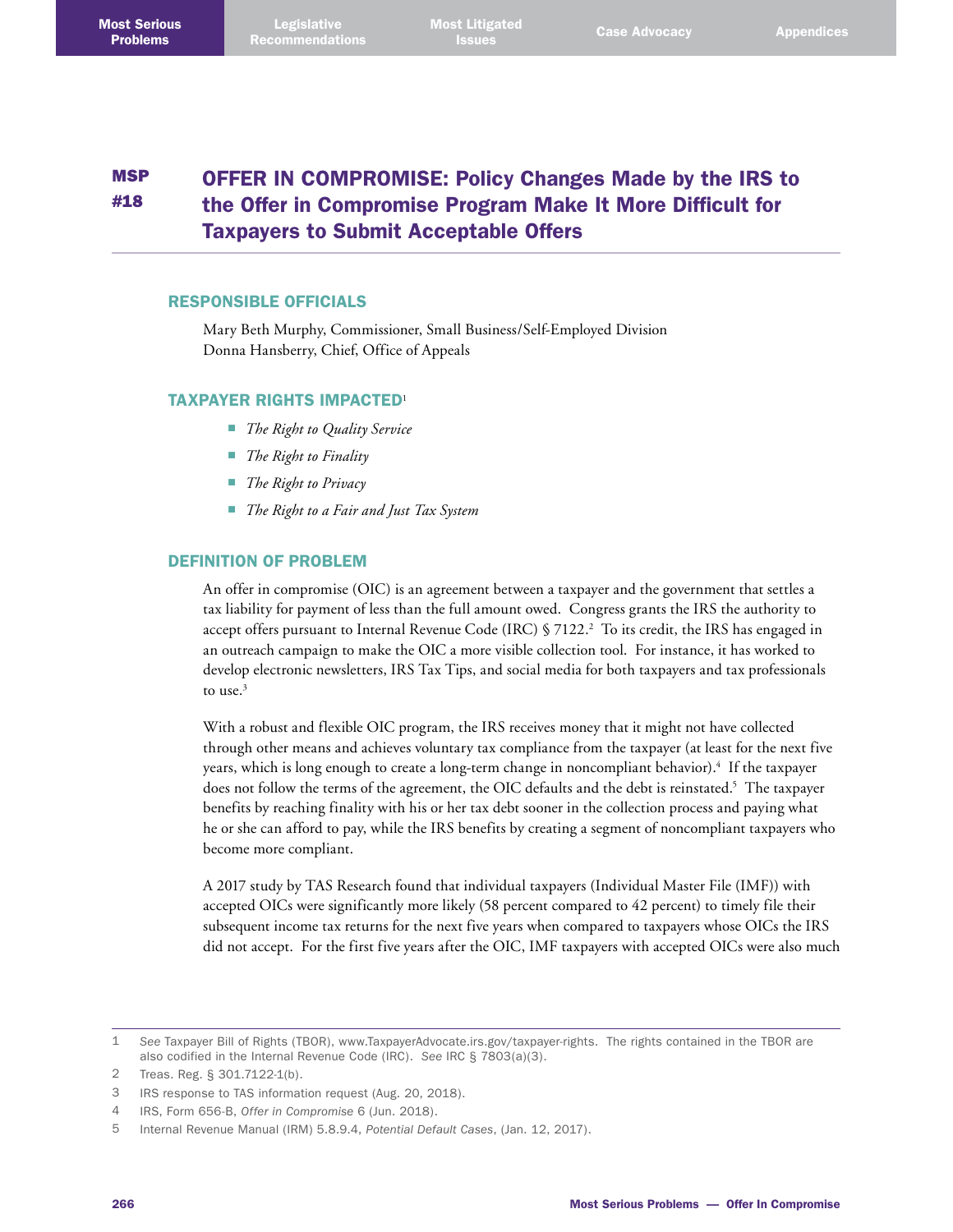more likely to pay their subsequent income taxes than taxpayers whose OICs the IRS did not accept (72 percent compared to 52 percent).<sup>6</sup>

In 2018, TAS Research studied business taxpayers (Business Master File (BMF)) with OICs. It found that BMF taxpayers with accepted OICs have a better filing rate than IMF taxpayers five years out. Figure 1.18.1 shows that while 70 percent of IMF taxpayers with an accepted OIC file their returns five years after an accepted OIC, 91 percent of BMF taxpayers with an accepted OIC do so five years out.7 BMF taxpayers also have better future payment compliance. Approximately 72 percent of IMF taxpayers with accepted OICs had no balance due five years after an accepted OIC compared to 52 percent of IMF taxpayers without an accepted OIC.8 Approximately 83 percent of BMF taxpayers had no balance due five years after an accepted OIC compared to 75 percent of BMF taxpayers with no accepted OIC.9

#### FIGURE 1.18.1



### IMF and BMF FIling and Payment Compliance for Five Years After an Offer in Compromise Is Accepted

6 National Taxpayer Advocate 2017 Annual Report to Congress vol. 2, 43 (Research Study: *A Study of the IRS Offer in Compromise Program*).

7 *Id*.; Research Study: *A Study of the IRS Offer in Compromise Program for Business Taxpayers* vol. 2, *infra*. For the purposes of the Business Master File (BMF) study, TAS Research focused on partnerships, corporations, or sole proprietors.

- 8 National Taxpayer Advocate 2017 Annual Report to Congress vol. 2, 55; *See* Research Study: *A Study of the IRS Offer in Compromise Program for Business Taxpayers*, *infra*.
- 9 Research Study: *A Study of the IRS Offer in Compromise Program for Business Taxpayers* vol 2, *infra*.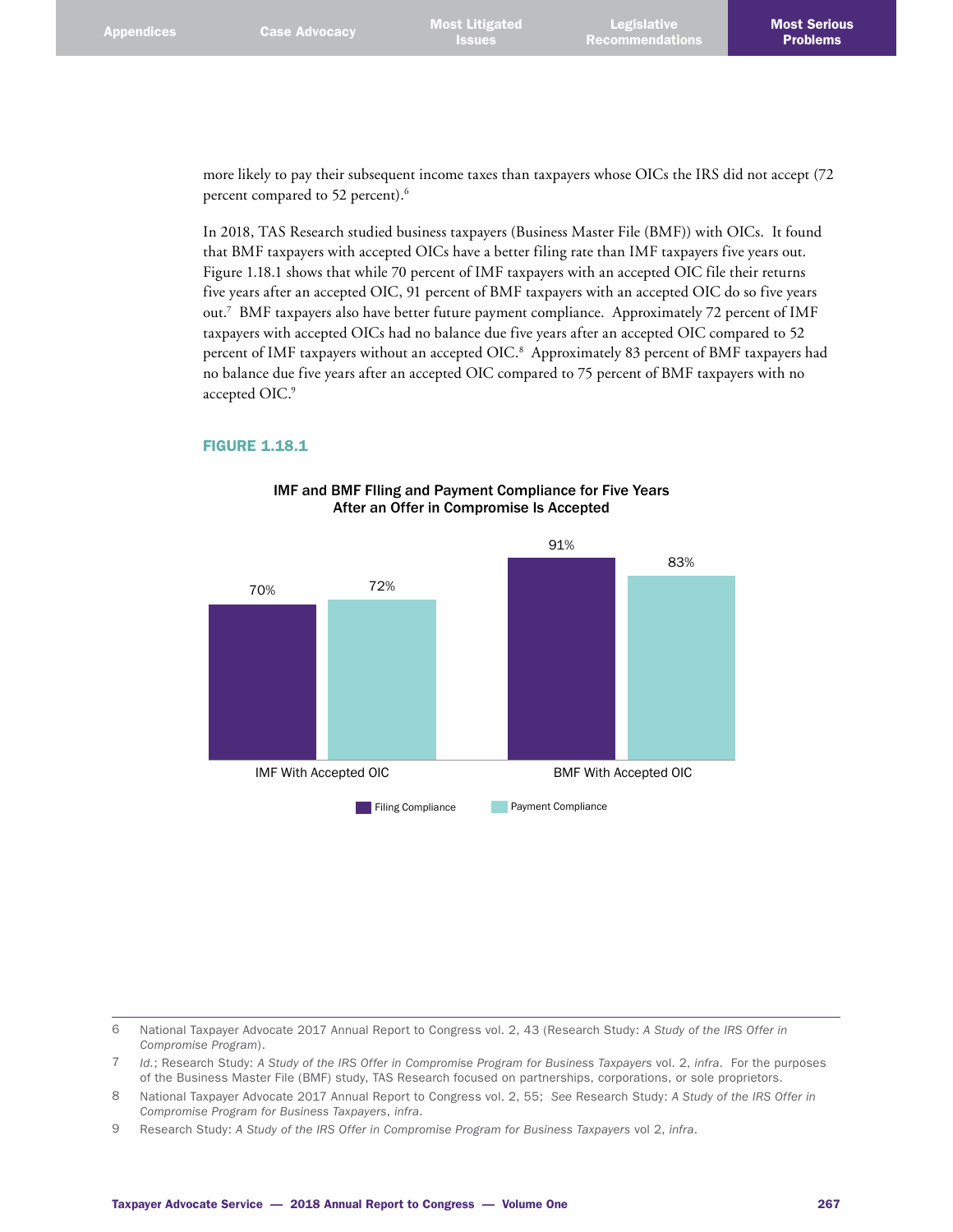The IRS is also losing revenue collection opportunities because it uses inflated projections of reasonable collection potential (RCP). In about 40 percent of the BMF OICs that were not accepted, the OIC amounts offered are much higher than the amounts ultimately collected through other means.

Notwithstanding the clear benefits of entering into OICs, the National Taxpayer Advocate is concerned that the IRS is not doing enough to help BMF taxpayers file successful OICs. Additionally, the IRS has made changes that create barriers to all taxpayers from submitting successful OICs:

- The IRS moved away from having revenue officers (ROs) available to work OICs in each state;
- OICs submitted by taxpayers who had not filed all necessary tax returns are returned to the taxpayers as not processable, rather than holding them for a period to allow for return filing;
- The IRS will keep the payments sent with OICs it returns for lack of filing compliance;
- OICs returned to the taxpayer in error are not subject to the 24-month deemed acceptance period in IRC § 7122(f); and
- The time it takes to process OICs, including any appeals, may lead to multiple years of refund offsets.

### ANALYSIS OF PROBLEM

#### **Background**

Treasury Regulations provide three grounds for an OIC:

- Doubt as to liability;<sup>10</sup>
- Doubt as to collectibility;<sup>11</sup> and
- **Effective tax administration.**<sup>12</sup>

The law requires two things before the IRS can deem an OIC processable. First, an OIC submission must include a partial payment (referred to as a Tax Increase Prevention and Reconciliation Act or "TIPRA" payment).<sup>13</sup> Second, the taxpayer must pay any applicable user fee.<sup>14</sup> Additionally, Treasury Regulations require taxpayers to make the OIC in writing, sign the OIC under penalty of perjury, and include all of the information "prescribed or requested by the Secretary."<sup>15</sup> If an OIC meets the

<sup>10</sup> Treas. Reg. 301.7122-1(b)(1). Doubt as to liability exists where there is a genuine dispute as to the existence or amount of the correct tax liability under the law. Doubt as to liability does not exist where the liability has been established by a final court decision or judgment concerning the existence or amount of the liability.

<sup>11</sup> Treas. Reg. 301.7122-1(b)(2). Doubt as to collectibility exists in any case where the taxpayer's assets and income are less than the full amount of the liability.

<sup>12</sup> Treas. Reg. 301.7122-1(b)(3). There are two grounds for effective tax administration offers: 1) If the Secretary determines that, although collection in full could be achieved, collection of the full liability would cause the taxpayer economic hardship within the meaning of Treas. Reg. § 301.6343-1 and; 2) If there are no grounds for an offer under the other offer in compromise (OIC) criteria, the IRS may compromise to promote effective tax administration where compelling public policy or equity considerations identified by the taxpayer provide a sufficient basis for compromising the liability. Compromise will be justified only where, due to exceptional circumstances, collection of the full liability would undermine public confidence that the tax laws are being administered in a fair and equitable manner.

<sup>13</sup> IRC §§ 7122(c)(1), 7122(d)(3)(C). For lump sum offers, the partial payment must be 20 percent of the OIC amount. For a periodic payment OIC, the partial payment must consist of the first installment payment. IRC  $\S$  7122(c)(1)(A)–(B).

<sup>14</sup> IRC § 7122(c)(2)(B). The application fee is currently \$186. If an individual taxpayer qualifies for the low income waiver, he or she will not be required to send any payment with the OIC. IRS, Form 656-B, *Offer in Compromise* (Jun. 2018).

<sup>15</sup> Treas. Reg. § 301.7122-1(d)(1).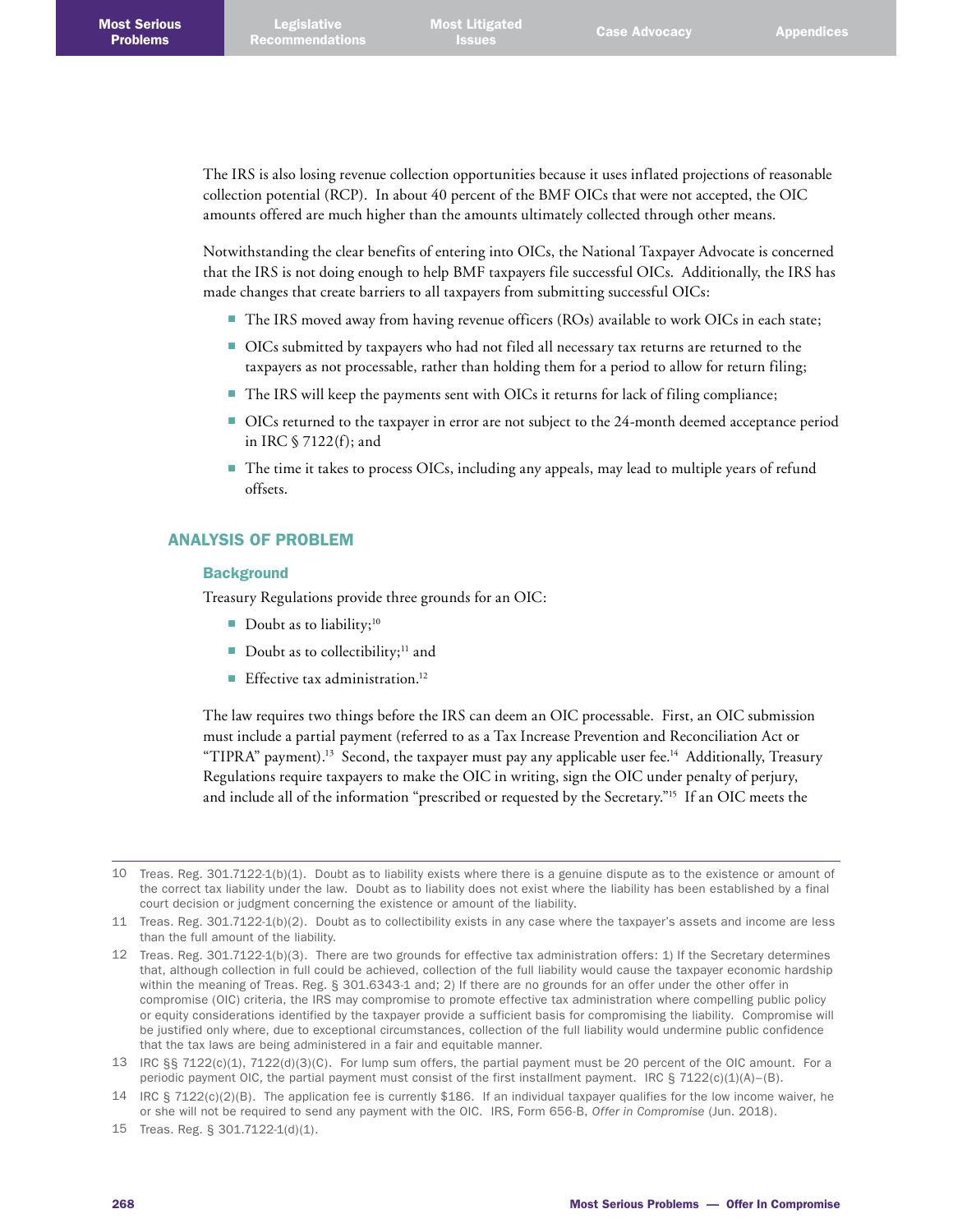minimum criteria for consideration, the IRS deems it processable.16 Prior to April 13, 2016, IRS procedures dictated that if any of the following criteria were present, the IRS would determine an OIC as not processable:

- The taxpayer is in bankruptcy;
- The taxpayer did not submit the application fee with the  $OIC;^{17}$
- $\blacksquare$  The taxpayer failed to submit the initial payment with the OIC;<sup>18</sup>
- All liabilities have been referred to the Department of Justice;<sup>19</sup>
- The OIC is filed for an unassessed liability and internal information does not indicate that a return has been filed;
- The OIC is filed solely with respect to liabilities for which the statutory period for collection has expired; and
- $\blacksquare$  The taxpayer marks the total amount of the payment as a deposit.<sup>20</sup>

When the IRS determines that an OIC is not processable, it returns the OIC to the taxpayer with a letter explaining the reason for the IRS's determination.21 With a not-processable returned OIC, the IRS *may* return the application fee and initial payment to the taxpayer.<sup>22</sup> A rejected OIC differs from a returned OIC in that the IRS has reviewed the facts of the case prior to rejection, and the taxpayer receives appeal rights when the OIC is rejected.<sup>23</sup> The IRS will keep payments made on rejected OICs.<sup>24</sup>

#### Every Revenue Officer Should Be Able to Process an OIC

Taxpayers submitting an OIC today can expect that the IRS will work their OIC at one of two Centralized OIC sites or in one of two OIC field territories. The revenue officers (ROs) in the field groups are spread across 22 states.<sup>25</sup> ROs who work OICs are referred to as OIC Specialists.<sup>26</sup> Previously, the Special Procedures Function investigated all OICs. As OIC receipts increased, Field ROs worked OICs for a short period time prior to the establishment of specialized Field OIC groups in fiscal year (FY) 1996.27

OICs have gone from being something worked by all ROs to something worked in two territories. This consolidation of work is not beneficial to the analysis of OICs, which often must take particular facts and circumstances into account, much of which can be affected by the taxpayer's geography. The IRS

21 IRM 5.8.2.5, *Not Processable* (May 25, 2018).

- 23 IRM 5.8.7.7, *Rejection* (Oct. 7, 2016).
- 24 IRS, Form 656, *Offer in Compromise* 5 (Mar. 2018).
- 25 Territory 1 has OC Specialists in 10 states and Territory 2 has OC Specialists in 12 states that are not covered in the ten by Territory 1. IRS, *Human Resources Reporting Center*, <https://persinfo.web.irs.gov/>(last visited Oct. 17, 2018).
- 26 IRS response to TAS information request (Apr. 26, 2018).
- 27 IRS response to TAS information request (Aug. 20, 2018). In 2005 the Field OIC groups were consolidated into three Areas. *Id.*

<sup>16</sup> IRM 5.8.2.4.1 (May 25, 2018). Centralized OIC employees make the initial determination of processability. *Id*.

<sup>17</sup> In lieu of the application fee, a taxpayer may check the low income waiver box on Form 656, which would allow him or her to submit the offer without payment.

<sup>18</sup> If the OIC includes part of the initial payment, the OIC may be perfected during the case building process. IRM 5.8.2.4.1 (May 25, 2018).

<sup>19</sup> The IRS does not have authority to accept an OIC that is controlled by the Department of Justice. IRM 5.8.1.6.1 (Nov. 8, 2018).

<sup>20</sup> This does not include instances where the taxpayer checks the low income waiver box. IRM 5.8.2.3.1(1) (July 28, 2015).

<sup>22</sup> *Id*.; IRM 5.8.7.2, *Returns* (Oct. 07, 2016).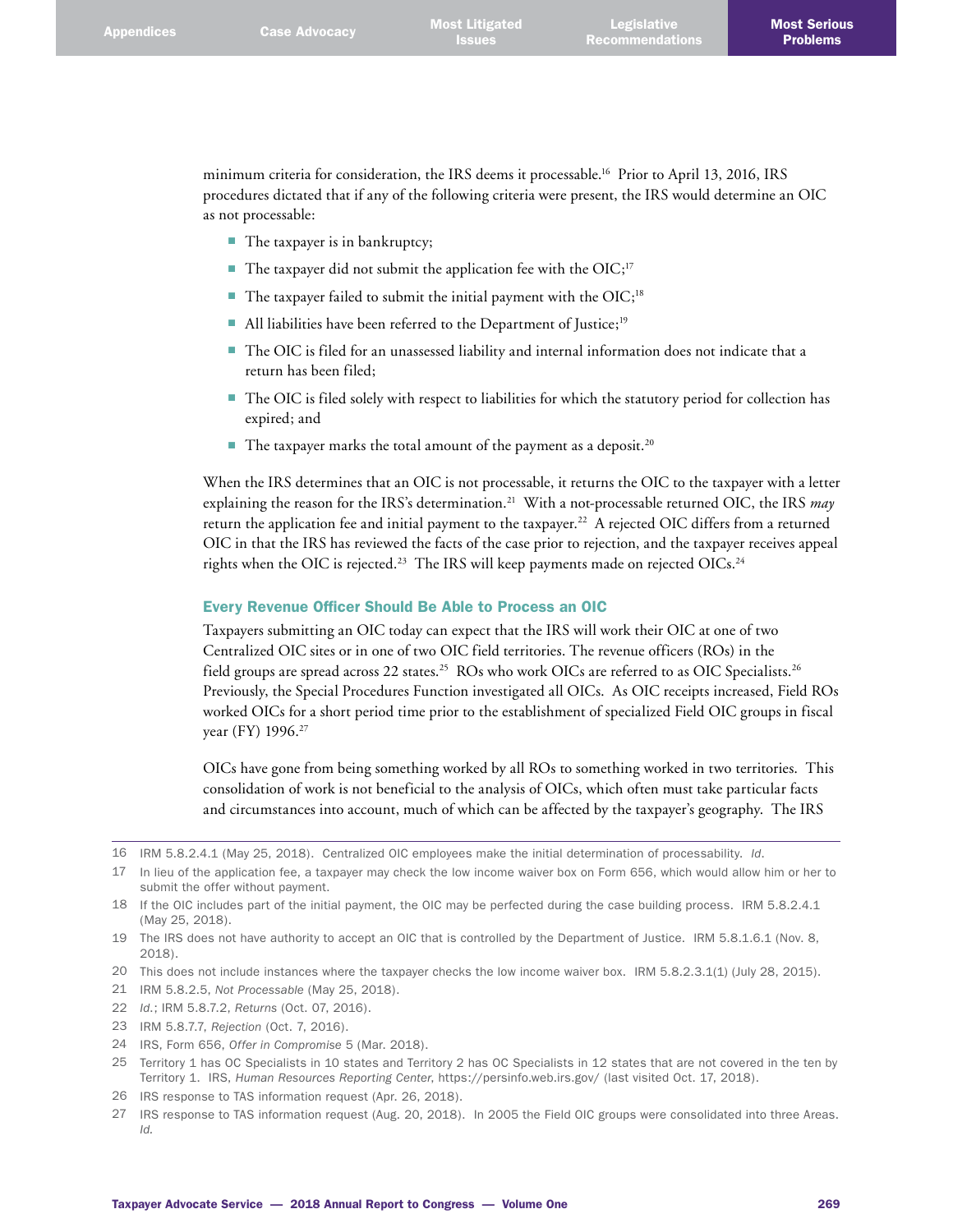should revert back to having a greater geographic presence for OIC Specialists and have at least one OIC Specialist (if not more) in each state. One benefit of having a Field RO work an OIC is that the RO is knowledgeable and familiar with the particular community, its economy, and related issues in which he or she works. However, between FYs 2013 and 2018 there was a ten percent decrease in OIC Specialists (there were 145 OIC Specialists in FY 2013 and 131 as of FY 2018.)<sup>28</sup> The National Taxpayer Advocate previously discussed the issue of decreasing numbers and lack of geographic dispersion of OIC Specialists.29

### The IRS Is Not Doing Enough to Help Business Taxpayers File Successful OICs

The National Taxpayer Advocate is concerned that the IRS is not doing enough to accept OICs from BMF taxpayers.<sup>30</sup> In 2018, TAS Research built on a previous study of IMF OICs by focusing on BMF OICs. Overall, the acceptance rate for BMF OICs (24 percent) is lower than the rate for individual OICs  $(44$  percent).<sup>31</sup>

While the IRS may be concerned that IMF and BMF taxpayers use the OIC process to delay collection action, data from TAS research indicates that BMF taxpayers generally want to submit a successful OIC. Of the BMF taxpayers who submitted an OIC, approximately 11 percent churned (churning occurs when a taxpayer submits another OIC within 180 days after the IRS rejects the prior OIC or returns it as not processable).<sup>32</sup> Of the BMF taxpayers that churned, approximately 33 percent ultimately had an OIC accepted.<sup>33</sup> Figure 1.18.2 shows the churning rate based on business type.

| <b>BMF Type</b> | <b>Total OICs</b> | <b>Percent Churning</b> | <b>Percent Churning With</b><br><b>Accepted OIC</b> |
|-----------------|-------------------|-------------------------|-----------------------------------------------------|
| Corporation     | 20.963            | 11%                     | 23%                                                 |
| Sole proprietor | 12,009            | 12%                     | 44%                                                 |
| Partnerships    | 4.283             | 11%                     | 28%                                                 |

## FIGURE 1.18.2, Average Churning and Accepted OICS for BMF Taxpayers by Business Type Between 2007 and 2017<sup>34</sup>

28 IRS response to TAS information request (May 25, 2018).

- 30 *See*, *e.g*., 2014 National Taxpayer Advocate Annual Report to Congress 206-217.
- 31 Research Study: *A Study of the IRS Offer in Compromise Program for Business Taxpayers* vol. 2, *infra*.

<sup>29</sup> *See* National Taxpayer Advocate 2014 Annual Report to Congress 211; National Taxpayer Advocate 2002 Annual Report to Congress 15.

<sup>32</sup> *Id*. Additionally, the National Taxpayer Advocate believes the word "churn" has negative connotations for taxpayers trying to perfect their OICs. Instead, such taxpayers should be viewed as "curing" a defect in the OIC.

<sup>33</sup> *Id*.

<sup>34</sup> *Id*. The entity type of 7,965 businesses is unknown. Corporations filed 20,963 OICs between 2007 and 2017 with 2,386 churned OICs. Of those churned OICs, the IRS ultimately accepted 548 OICs. Sole proprietors filed 12,009 OICs between 2007 and 2017 with 1,482 OICs churning. Of those churned OICs, the IRS ultimately accepted 640 OICs. Partnerships filed 4,283 OICs between 2007 and 2017 with 501 churned OICs. Of those churned OICs, the IRS ultimately accepted 138 OICs. Because sufficient time has not elapsed to determine if all 2017 OICs churned, churning percentages do not included OICs submitted in 2017.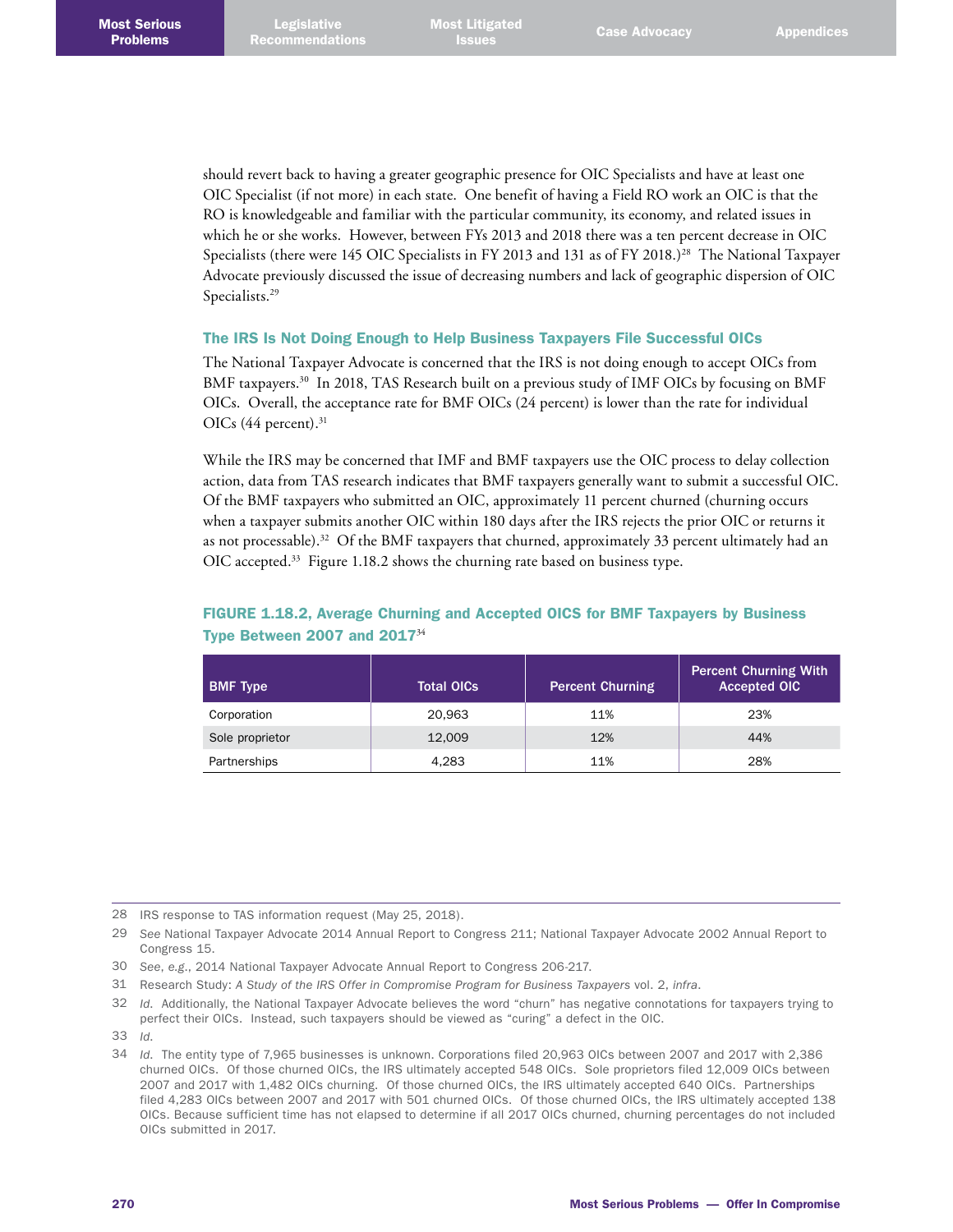In the 2017 OIC study, TAS Research looked at rejected OICs by individual taxpayers between 2009 and 2013 and determined that the IRS frequently overestimated RCP.<sup>35</sup> The RCP is calculated by the IRS after reviewing the taxpayer's financial information and in many instances will serve as the basis for an acceptable OIC amount.36

In 2018, TAS Research looked at BMF OICs and again determined that the IRS is losing some revenue collection opportunities because of inflated RCPs connected to rejected OICs and OICs that were returned due to an imperfection. Overall, the OIC amount offered for returned or rejected BMF OICs was often less than what was ultimately collected. However, in about 40 percent of the BMF OICs that were not accepted, the OIC amounts offered are much higher on average than the amounts ultimately collected through other means. For instance as seen in Figure 1.18.3, for the 4,347 returned or rejected corporation OICs, the average amount offered was \$34,695, but the IRS ultimately collected an average of \$53,990.37 However, 1,766 (over 40 percent) of those returned or rejected corporation OICs offered *more* than what the IRS ultimately collected. In those 1,766 OICs, the average amount offered was \$49,920 and the average amount ultimately collected was just \$16,189.38 This trend is consistent across all business types.

| FIGURE 1.18.3. Amounts Offered and Collected for All Returned or Rejected Offers From  |  |
|----------------------------------------------------------------------------------------|--|
| Corporations Compared to Returned or Rejected Offers From Corporations Where the Offer |  |
| <b>Amount Was Greater Than Payment<sup>39</sup></b>                                    |  |

| All Returned/Rejected Corp. Offers                  |       |             |               |               |  |  |  |  |
|-----------------------------------------------------|-------|-------------|---------------|---------------|--|--|--|--|
|                                                     | Count | <b>Mean</b> | <b>Median</b> | <b>Total</b>  |  |  |  |  |
| Offered                                             | 4.347 | \$34,695    | \$48,000      | \$150,818,185 |  |  |  |  |
| Collected                                           |       | \$53,990    | \$11,084      | \$206,024,907 |  |  |  |  |
| Returned/Rejected Corp. Offers with Offer > Payment |       |             |               |               |  |  |  |  |
|                                                     |       |             |               |               |  |  |  |  |
|                                                     | Count | <b>Mean</b> | <b>Median</b> | <b>Total</b>  |  |  |  |  |
| Offered                                             | 1.766 | \$49.920    | \$12,000      | \$88,159,029  |  |  |  |  |

Furthermore, Figure 1.18.4 focuses on businesses that submitted OICs greater than the amount collected. The table shows that the RCP for each of the entities is overestimated. In fact, depending on business entity type, the RCP is overestimated about seven to ten times greater than the amount that is offered and about 20 to 30 times what has been collected.

<sup>35</sup> National Taxpayer Advocate 2017 Annual Report to Congress vol. 2, 59.

<sup>36</sup> IRM 5.8.1.2.3, *Policy* (May 5, 2017).

<sup>37</sup> Research Study: *A Study of the IRS Offer in Compromise Program for Business Taxpayers* vol. 2, *infra*.

<sup>38</sup> *Id*.

<sup>39</sup> *Id*. The value for amount collected is calculated through August 2018.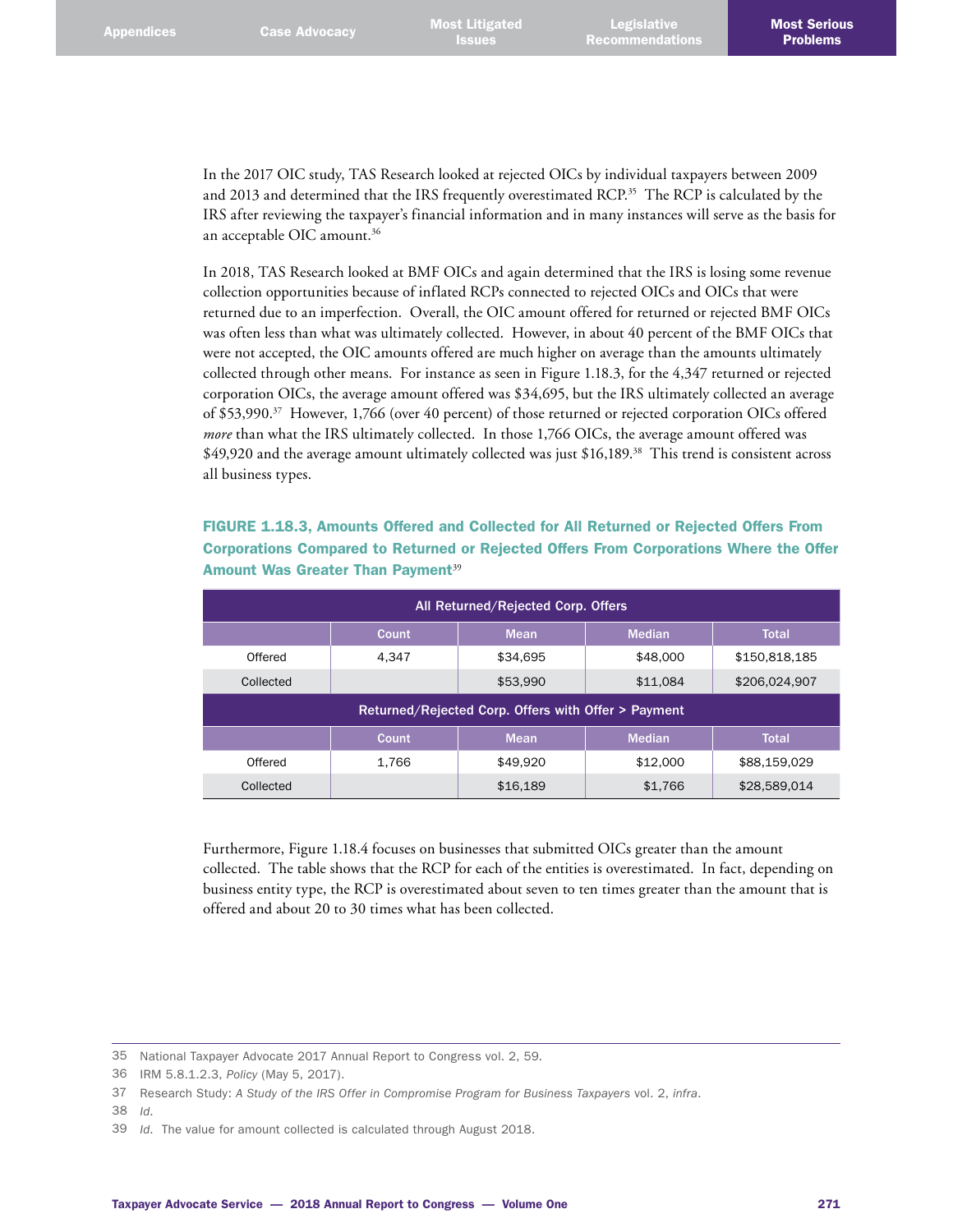Most <mark>Litigated</mark><br>Issues

|  | FIGURE 1.18.4, Business Rejected OICs Which Exceeded Payments by Business Type <sup>40</sup> |  |  |  |  |  |  |  |  |
|--|----------------------------------------------------------------------------------------------|--|--|--|--|--|--|--|--|
|--|----------------------------------------------------------------------------------------------|--|--|--|--|--|--|--|--|

| <b>Business Type</b> | <b>Count</b> | Average<br><b>Amount</b><br><b>Offered</b> | Average<br><b>Amount</b><br><b>Collected</b> | Percentage<br>of Amount<br><b>Offered</b> | <b>Average RCP</b> | Percentage<br>of Amount<br><b>Collected</b> |
|----------------------|--------------|--------------------------------------------|----------------------------------------------|-------------------------------------------|--------------------|---------------------------------------------|
| Partnership          | 107          | \$28,882                                   | \$7.787                                      | 27%                                       | \$210.744          | 2.706%                                      |
| Corporation          | 617          | \$53.911                                   | \$21,066                                     | 39%                                       | \$414.590          | 1.968%                                      |
| Sole Proprietor      | 178          | \$16.345                                   | \$5.794                                      | 35%                                       | \$171,005          | 2.951%                                      |

The IRS should study what occurred in the financial analyses of these cases to determine how it can improve the RCP calculation. Since the RCP plays such a large role in OIC analysis, having an accurate RCP will improve the taxpayers' ability to submit successful OICs.

## The IRS Has Made Recent Policy Changes That Discourage All Taxpayers From Submitting Successful Offers

# *OICs Submitted by a Taxpayer Who Has Not Filed All Necessary Tax Returns Are Returned to the Taxpayer As Not Processable*

In 2016, the IRS announced that it would return OICs submitted by a taxpayer who had not filed all necessary tax returns (based on internal research) to the taxpayer as not processable.<sup>41</sup> Prior to this change, if the IRS determined that a taxpayer was not in filing compliance, the IRS would process the OIC and contact the taxpayer to discuss any late tax returns and allow the taxpayer time to file them within a specified period of time.<sup>42</sup>

The IRS decided to return OICs as not processable due to lack of filing compliance as part of an OIC Future State Initiative, explaining "[the new policy] changes the current COIC practice to sign in offers from non-compliant taxpayers and attempts to bring them current."43 With this initiative, the IRS will return such OICs to the taxpayer with instructions to become compliant and then resubmit his or her OIC. A TAS review of the data relied on by the IRS indicates that the IRS considered the time saved by not working these OICs any further; however, it did not consider the time to work a resubmitted OIC or conduct any analysis to compare the time saved by returning these OICs versus keeping them open and achieving filing compliance in the future and resolving outstanding tax liabilities.

<sup>40</sup> Research Study: *A Study of the IRS Offer in Compromise Program for Business Taxpayers* vol. 2, *infra*. The value for amount collected is calculated through August 2018.

<sup>41</sup> Memorandum from Director, Collection Policy to Director, Specialty Collection Offers, Liens & Advisory (Apr. 13, 2016) (on file with the author).

<sup>42</sup> IRM 5.8.3.6(1), *Perfecting Field Cases* (July 28, 2015); IRM 5.8.3.7(1), *Perfecting COIC Cases* (Dec. 7, 2015).

<sup>43</sup> IRS response to TAS information request (Sept. 20, 2017). For an in-depth discussion of the IRS's Future State, see National Taxpayer Advocate 2015 Annual Report to Congress 3-13.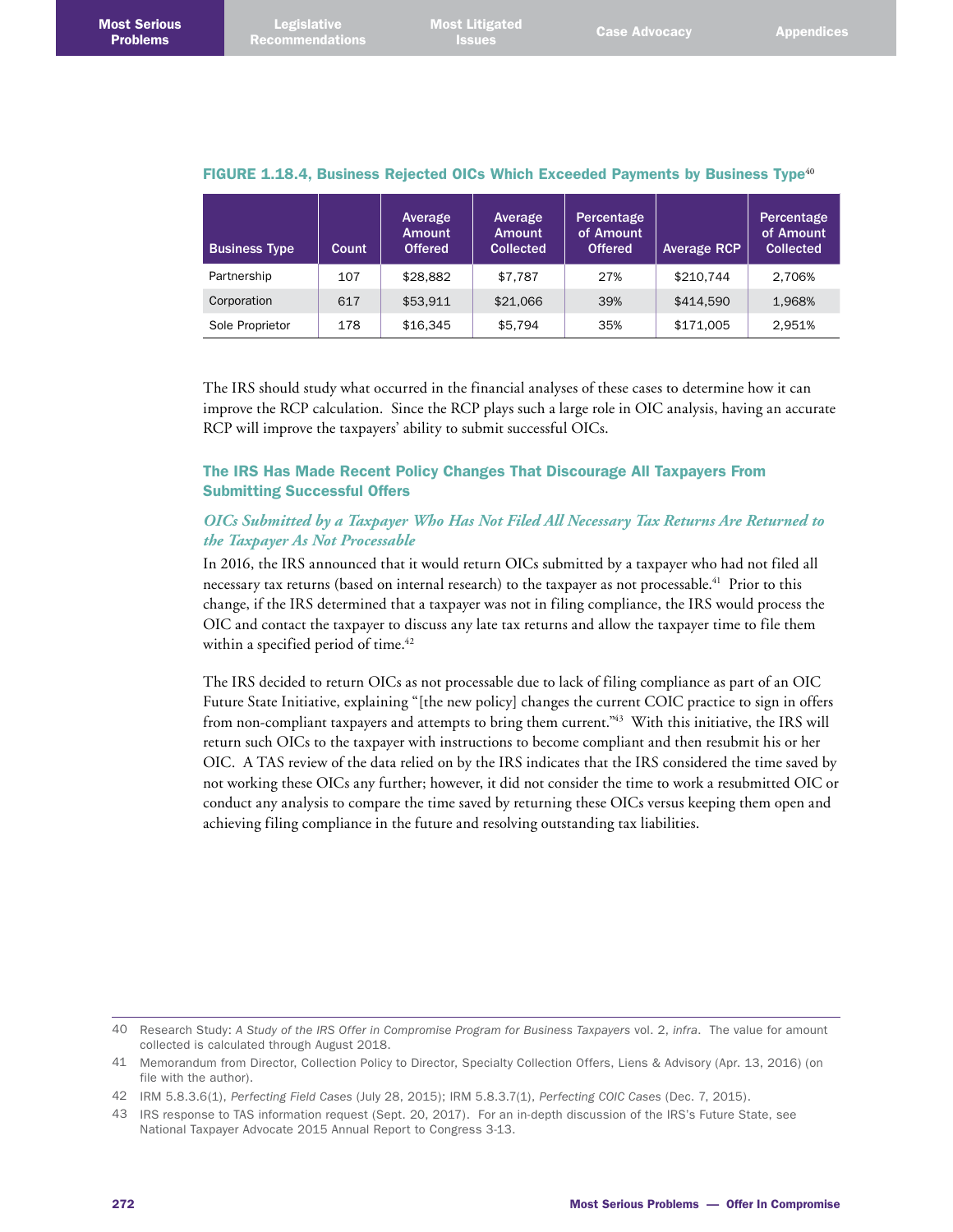During FY 2017 and the first three quarters of FY 2018, the IRS returned 2,767 IMF OICs because of unfiled returns. Of those returned OICs, 947 taxpayers (approximately 34 percent) resubmitted an OIC.44 The IRS returned 561 OICs to BMF taxpayers because of unfiled returns in FY 2017. Of those returned OICs, 266 taxpayers (approximately 47 percent) resubmitted OICs.<sup>45</sup>

## *The IRS Will Keep the Payments Sent With OICs That Are Returned for Lack of Filing Compliance*

In February 2017, the IRS announced a change in practice in which the IRS will keep the payments sent with OICs that are returned for lack of filing compliance.<sup>46</sup> The payments are applied to the liability; however, the taxpayer cannot have these funds applied to subsequent OICs. In many instances, the OIC funds may be borrowed or are from sources not generally available to the taxpayer. By not processing these OICs (see above) *and* keeping the payments, the IRS creates a major obstacle to submitting a successful OIC.

Prior to 2006, sums submitted with an OIC were considered deposits and were not applied to the liability until the IRS accepted the OIC, unless the taxpayer provided written authorization for application of the payments.<sup>47</sup> Subsequently, the Tax Increase Prevention and Reconciliation Act of 2005 (TIPRA) required taxpayers to submit a partial payment with the OIC package (hence, the "TIPRA payment").48 In lieu of updated regulations, the IRS issued Notice 2006-68 in July 2006. Under Notice 2006-68, the IRS treats the TIPRA payment as a payment of tax rather than a refundable deposit, as the regulations do. Of all the IMF OICs that the IRS returned for lack of filing compliance during FY 2018, 554 taxpayers made a TIPRA payment with their original OIC. Of those 554 taxpayers, IRS kept the TIPRA payment in approximately 18 percent of the cases and did not reopen the original OIC, causing the taxpayer to come up with another TIPRA payment for any subsequent OIC.<sup>49</sup> Likewise, 190 BMF taxpayers made a TIPRA payment with their original OIC. Of those taxpayers, 64 percent had their TIPRA payment retained without the OIC being reopened by the IRS. Since the IRS has taken the legal position in Notice 2006-68 that the IRS must keep TIPRA payments because they are viewed as payments and not deposits, the IRS should provide taxpayers with an opportunity to cure any defect prior to considering the OIC not processable. The IRS impedes compliance by keeping OIC payments without first offering an opportunity to cure OICs it would otherwise deem not processable.

<sup>44</sup> For the purposes of this analysis, TAS Research considered the OIC to be a resubmission if it was more than four weeks after the date indicated by the Small Business/Self-Employed (SB/SE) division as the return date. IRS response to TAS information request (Aug. 20, 2018); Individual Master File for the Taxpayer Identification Numbers (TINs) provided by SB/SE where an OIC was returned in FY 2017 as unprocessable because of unfiled returns.

<sup>45</sup> IRS response to TAS information request (Aug. 20, 2018); Individual Master File for the TINs provided by SB/SE where an OIC was returned in FY 2017 as unprocessable because of unfiled returns.

<sup>46</sup> Memorandum from Director, Collection Policy to Director, Specialty Collection, Liens & Advisory (Feb. 23, 2017) (on file with the author).

<sup>47</sup> Treas. Reg. § 301.7122-1(h).

<sup>48</sup> Tax Increase Prevention and Reconciliation Act of 2005 (TIPRA), Pub. L. No. 109-22, §509, 120 Stat. 362 (2006).

<sup>49</sup> IRS response to TAS information request (Aug. 31, 2018). The IRS may reconsider a returned OIC if doing so would be in the best interest of the IRS and the taxpayer. Generally, in these instances the IRS will not require another application fee or TIPRA payment. IRM 5.8.7.3, *Return Reconsideration* (Oct. 7, 2016).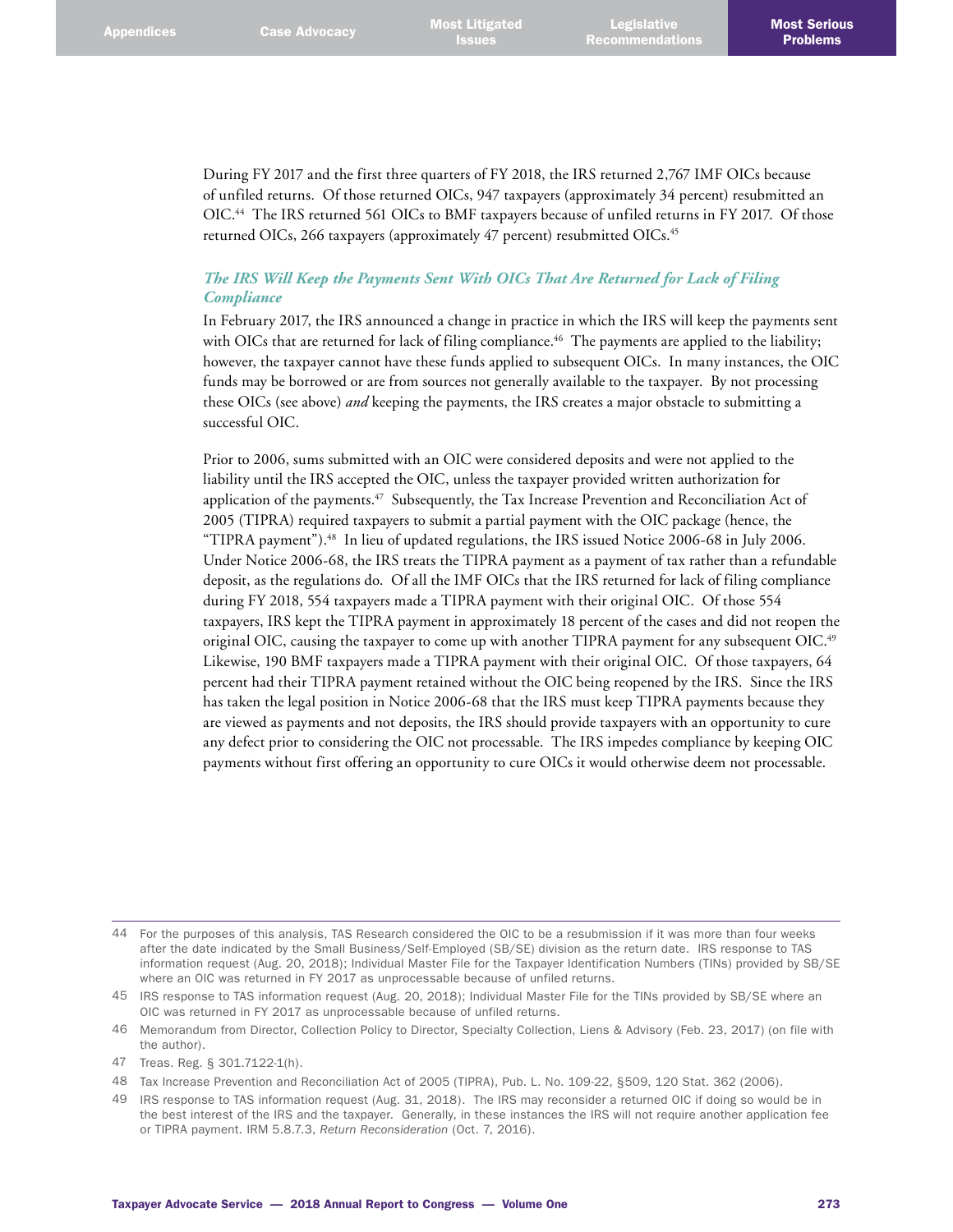## *OICs Returned in Error Are Not Subject to the 24-Month Deemed Acceptance Period in IRC § 7122(f)*

Under IRC § 7122(f), which Congress added as part of TIPRA, if an OIC has not been rejected within 24 months of submission, the IRS must deem it accepted.<sup>50</sup> This legislation occurred as a result of problems first identified with OIC processing during Congressional hearings for the IRS Restructuring and Reform Act of 1998 (RRA 98).<sup>51</sup> The president of the National Society of Accountants (NSA) reported NSA members experienced "inordinate delays" with the processing of OICs.<sup>52</sup> One woman described her experience getting an OIC in connection with an innocent spouse claim. She reported in part:

I have offered to pay the original assessed amount of \$9,000, but that was flatly rejected. This process of offer in compromise has taken nearly two years to negotiate. At almost every turn, I have hit a wall in terms of requesting information or filing information. It appears to me that the right hand doesn't know what the left hand is doing. I have noticed that in requesting certain information, letters are signed by one person, but questions should be directed to another. This slows the process. An agent in Idaho returned my original offer in compromise because it was submitted on a photocopied form rather than a carbon-copy original. This slows the process.53

In an email dated April 27, 2018, IRS Counsel stated that OICs returned in error are not subject to the 24-month deemed acceptance period in IRC  $\S$  7122(f).<sup>54</sup> Since an OIC will not be deemed acceptable once it is rejected, the 24-month period under IRC § 7122(f) is extinguished once the OIC is rejected. IRC § 7122(f) does not distinguish between a rejection with merit and a rejection made in error by the IRS.<sup>55</sup> As a result, the IRS will no longer apply the protections of IRC  $\frac{1}{2}$  7122(f) to OICs returned to taxpayers after an erroneous rejection by the IRS.

Congress created the protections found in IRC  $\S$  7122(f) after listening to taxpayers and practitioners describe the situations in which they found themselves. By exempting the time associated with an OIC returned erroneously to the taxpayer, the IRS is going against the Congressional intent in IRC § 7122(f) as well as violating the taxpayer's *right to a fair and just tax system*. This change will also lead to confusion for taxpayers, particularly for those who do not understand the difference between a returned and a rejected OIC. And in totality, all of the changes described above will make it more difficult for taxpayers to get the IRS to accept an OIC.

<sup>50</sup> Pub. L. No. 109-222, §509(b)(2), 120 Stat. 363.

<sup>51</sup> *Taxpayer Rights Proposals And Recommendations of the National Commission on Restructuring the Internal Revenue Service on Taxpayer Protections and Rights: Hearing Before the H. Subcomm. on Oversight*, 105th Cong. 17 (1997) (statement of Rep. William J. Coyne).

<sup>52</sup> *IRS Restructuring: Hearing Before the S. Comm. on Finance*, 105th Cong. 240 (1997) (statement of Douglas C. Burnette, president, National Society of Accountants).

<sup>53</sup> *Internal Revenue Service's Methods: Hearing Before the S. Comm. on Appropriations*, 105th Cong. 17 (1998) (statement of Amy Powers).

<sup>54</sup> In some instances this will harm taxpayers twice. The IRS believes the 24-month period under IRC § 7122(f) stops to run when an OIC is closed, even if the IRS erroneously returns or withdraws an OIC to a taxpayer and later reopens it. However, the IRS tolls the collection statute expiration date timeframe in such reopened offers, which allows the IRS a longer time to collect the taxpayer's debt if the OIC is not accepted. Treas. Reg. § 301.7122-1(i). So the taxpayer is inconvenienced with an erroneously returned OIC that no longer is protected by a two-year timeframe for processing but is also subjected to a longer collection period.

<sup>55</sup> *See also* IRS, Notice 2006-68, *Downpayments for Offers in Compromise* (July 31, 2006).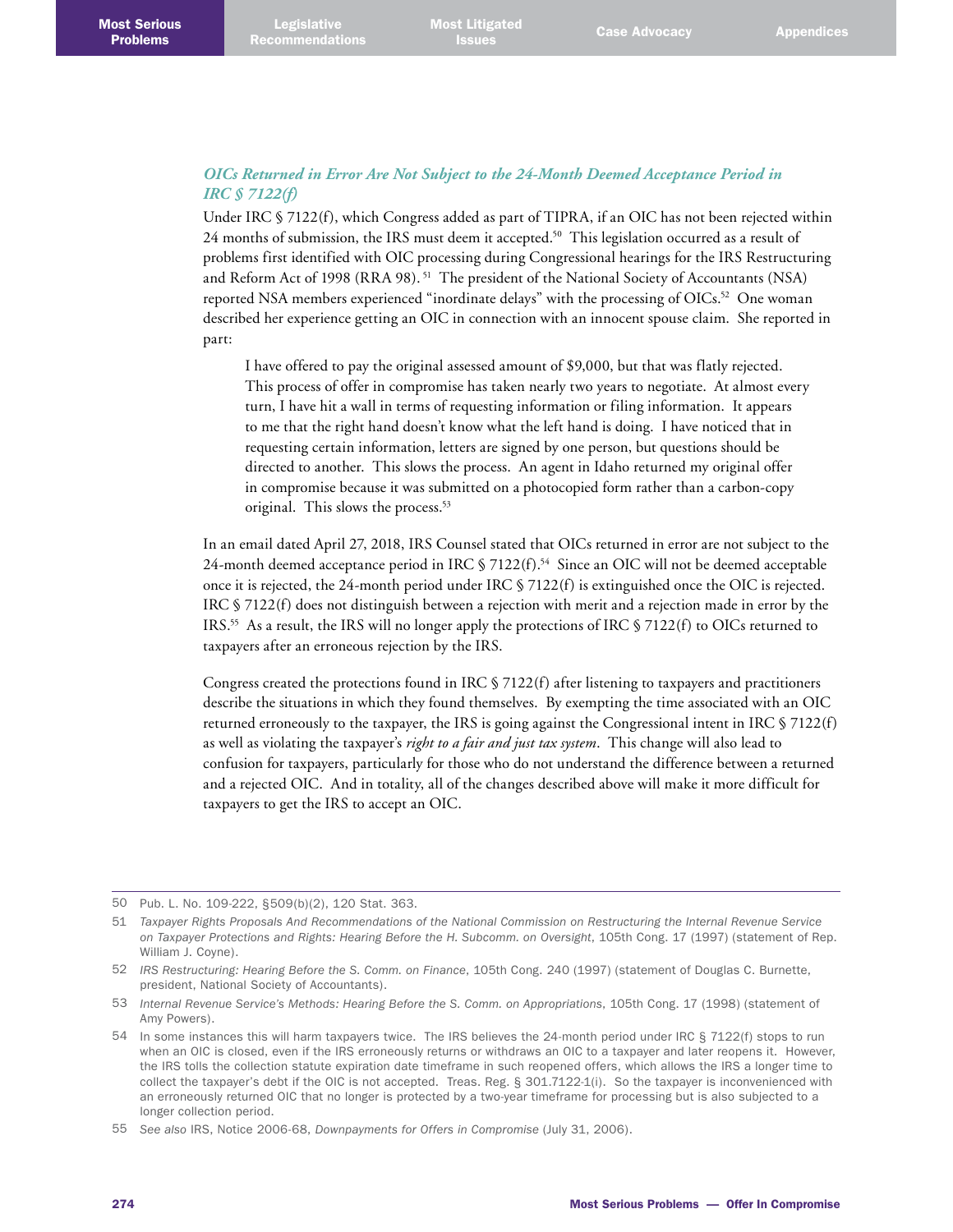# *The Time It Takes for Appeals to Process OIC Appeals May Lead to Multiple Years of Refund Offsets*

As a term of acceptance for the OIC, the taxpayer agrees that the IRS will keep any refund, including interest, that might be due for tax periods extending through the calendar year in which the IRS accepts the offer.56 This policy may make sense when the OIC can be processed (including any Appeals action) within a year. However, practitioners report this practice harms their clients because processing OICs takes so long that the IRS takes multiple refunds.<sup>57</sup> It can be especially difficult for low income taxpayers who rely on their tax refunds to meet their basic living expenses. Figure 1.18.5 shows the cycle time for OICs worked in Appeals from receipt of the case until closure.

|  |  | FIGURE 1.18.5, Appeals Offer in Compromise Case Closed Cycle Time FY 2016-FY 2018 <sup>58</sup> |  |  |  |  |
|--|--|-------------------------------------------------------------------------------------------------|--|--|--|--|
|  |  |                                                                                                 |  |  |  |  |

| <b>FY 2016</b> | <b>FY 2017</b> | <b>FY 2018</b> |
|----------------|----------------|----------------|
| 174.8 days     | 193.6 days     | 194.7 days     |
| $(5.8$ months) | $(6.5$ months) | $(6.5$ months) |

While Appeals is not the only cause of delayed processing, the average amount of time that Appeals keeps a case has gone from 5.8 months in FY 2016 to 6.5 months in FY 2018. This means if a taxpayer appeals a rejected OIC to Appeals after August of a given year, there is a likelihood that the OIC will be worked into the next calendar year, and the taxpayer will lose an additional refund. The IRS accepted 24,958 IMF OICs in FY 2017 and in 1.5 percent (378 OICs) of those, the taxpayer lost two refunds.59 The lost refunds total \$ 945,953.<sup>60</sup> For BMF OICs, the IRS accepted 1,599 OICs in FY 2017. Of that amount, less than one percent (seven OICs) lost two refunds. The lost refunds total \$20,383.54.<sup>61</sup> This impacts the taxpayer's *right to a fair and just tax system*.

The role of Appeals is not to develop the case. Appeals employees are instructed to "ask the taxpayer for clarifying information if the taxpayer (particularly a *pro se* taxpayer) is unsure of what to provide to clarify a position that is being advanced by the taxpayer. You will primarily rely on the case development that is in the case file at the time of appeal."62 Additionally, Appeals employees are instructed to consider only the items in dispute at the time of the OIC rejection or issues raised by the taxpayer.<sup>63</sup> Since OIC analysis is now centralized, Appeals should review its employees' training and technical experience to ensure it has a sufficient number of employees to work these OIC cases timely.

60 *Id*.

<sup>56</sup> IRS, Form 656, *Offer in Compromise* 5 (Mar. 2018).

<sup>57</sup> Tax Analysts, *Offer in Compromise Participation Can Mean Lost Refunds for Some* (June 12, 2018).

<sup>58</sup> IRS response to TAS information request (Aug. 6, 2018).

<sup>59</sup> Analysis of OIC submission dates and offset refunds from IMF.

<sup>61</sup> Analysis of OIC submission dates and offset refunds from BMF.

<sup>62</sup> IRM 8.23.1.3(2), *Conference and Settlement Practices* (Apr. 18, 2016).

<sup>63</sup> IRM 8.23.1.3(3), *Conference and Settlement Practices* (Apr. 18, 2016).